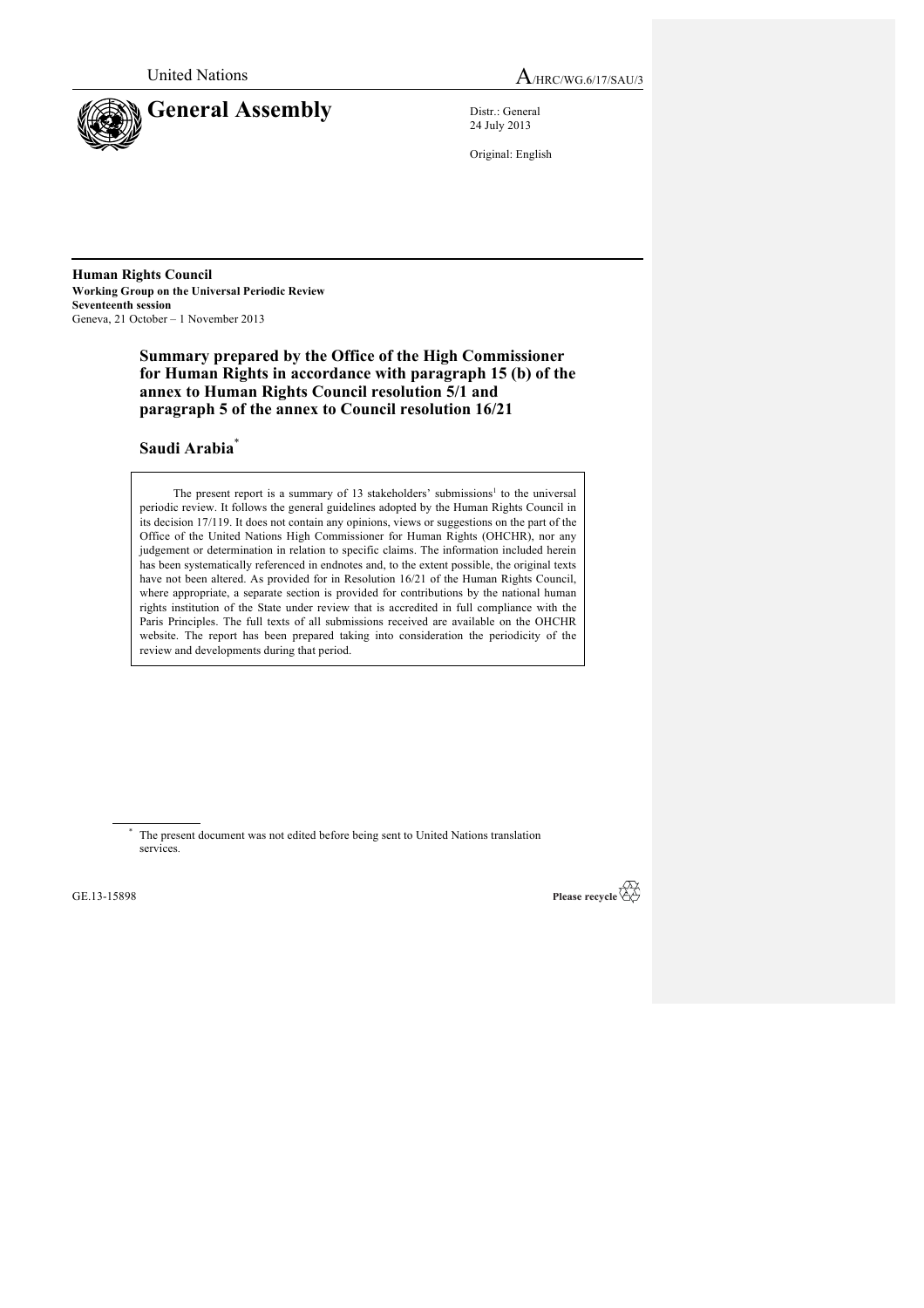# **Information provided by stakeholders**

## **A. Background and framework**

### **1. Scope of international obligations**

1. JS1 noted that contrary to accepted recommendations, Saudi Arabia (KSA) is yet to ratify core international human rights instruments. <sup>2</sup> JS1 called for the ratification of the ICCPR, ICESCR, ICRMW, CPED, OP-CAT, and OP-CEDAW. <sup>3</sup> AI regretted that KSA has not implemented any of the central recommendations it accepted and called on the government to ratify without reservations the ICCPR and ICESCR, to consider ratification of the CPED, the ICRMW, and conventions related to refugees and statelessness, and OP-CAT.<sup>4</sup> JS2 recommended the ratification of all non-ratified human rights treaties.<sup>5</sup> JS2, IPA and Alkarama also recommended the ratification of ICCPR<sup>6</sup> as soon as possible.<sup>7</sup>

2. AI regretted that KSA rejected recommendations to withdraw its two reservations to the CEDAW and to review all reservations and declarations in the CRC, CERD and CEDAW, with a view to lifting them, especially those that are contrary to the objects and purposes of the treaties.<sup>8</sup> AI noted that reservations to international conventions should be observed concerning those terms that are contradictory to Islamic law.<sup>9</sup>

### **2. Constitutional and legislative framework**

AI noted that all powers of the state are concentrated in the KSA monarch. The Shura Council is an advisory body, its members appointed by the King, with no real powers. Together with the Council of Ministers they initiate legislation, but ultimately the King ratifies new laws. $^{10}$ 

4. IPA and JS1 noted that KSA does not have a formal written constitution but a Basic Law, which fails to provide for explicit protection of basic rights and liberties, and contains articles that are vaguely drafted. Existing legislation does not clearly define crimes and authorities.<sup>11</sup> ECLJ stated that the legal system is based on the government's official interpretation of Sharia law. 12

JS4 recommended local laws and policies be harmonized with the commitments of KSA to international and regional human rights conventions.<sup>13</sup> JS1 noted that no genuine attempts were made towards aligning domestic laws with international human rights standards.<sup>14</sup>

6. HRW and JS3 noted that the lack of a promulgated criminal (penal) code is a central problem in KSA's justice system. JS3 was concerned that this may lead to arbitrary murder.<sup>15</sup> Alkarama and HRW noted that KSA has no Penal Code that clearly defines punishable offenses and their corresponding punishments and that the definition of legal infraction rests on the judge's interpretation of Shari'a law. The determination and severity of punishments can vary with a judge's interpretation. <sup>16</sup> Alkarama has not identified any positive developments in reforming the legal and judicial systems or codifying discretionary sentences or amending its criminal procedural code since the 2009 UPR.<sup>17</sup>

7. HRW noted KSA promulgated a Law of Criminal Procedure in 2002 that does not permit detainees to challenge the lawfulness of their detention before a court and fails to guarantee access to legal counsel in a timely manner. It permits pre-trial detention for up to six months without judicial review, and does not make statements obtained under duress inadmissible in court. Judges also routinely ignore provisions of the Law of Criminal Procedure.<sup>18</sup> JS3 and HRW recommended enacting urgently a penal code that limits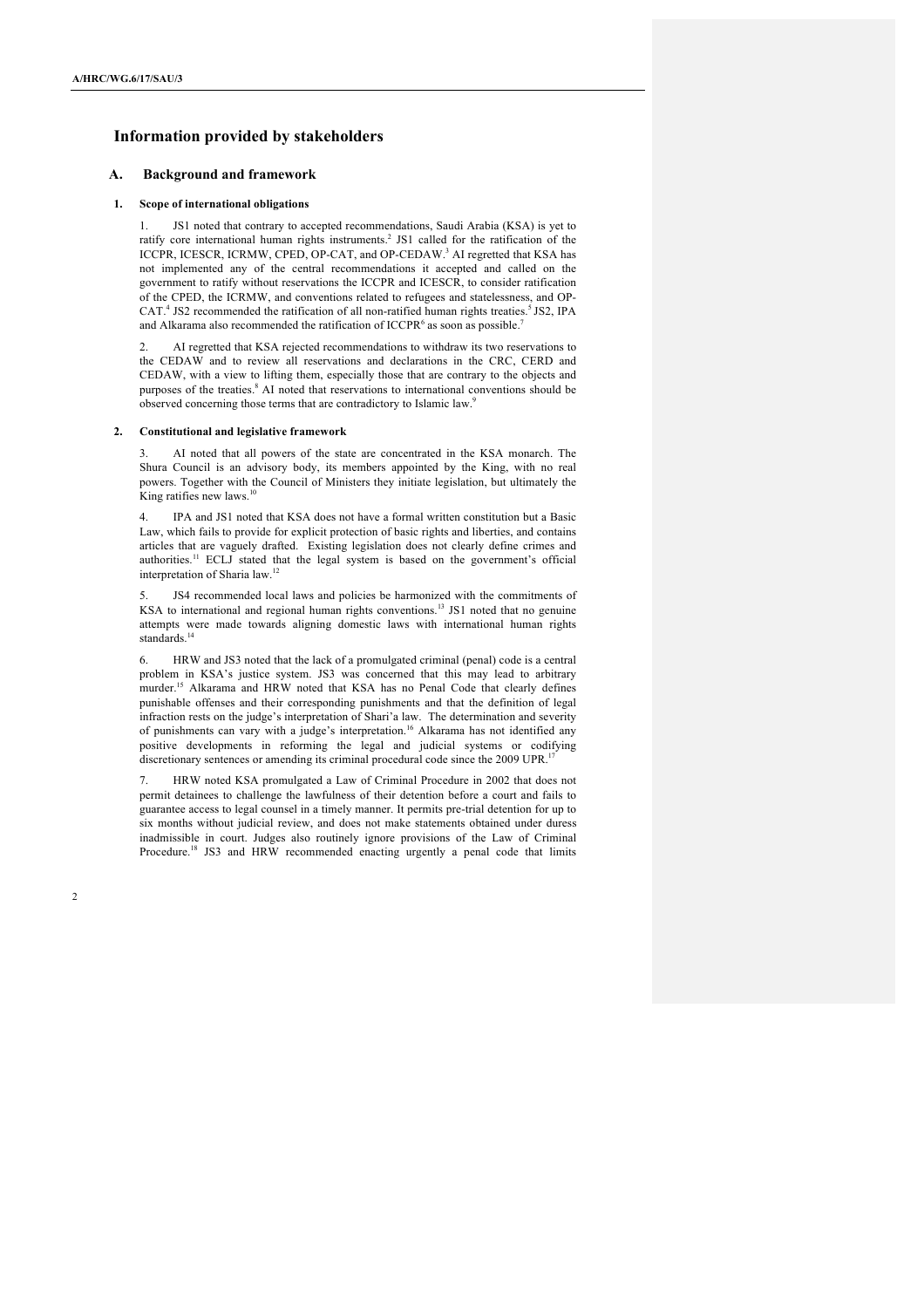3

punishable offenses, and amending the Law of Criminal Procedure to comply with international human rights law.<sup>19</sup>

8. Alkarama recommended integrating the definition of the crime of torture into domestic law.<sup>20</sup>

9. JS2 noted that there are no formal safeguards guaranteeing freedom of speech and the Basic Law does not protect freedom of the press.<sup>21</sup> JS3 and IPA noted that one of the most serious restrictions on the freedom of expression and opinion is the lack of a codified law for determining the boundaries of these freedoms. It noted that on 29 April, 2011, a royal decree amended the Press and Publications Law to stiffen penalties and created a special commission to judge violations. The amendment banned publishing anything "contradicting Sharia; inciting disruption; serving foreign interests that contradict national interests; and damaging the reputation of the Grand Mufti, members of the Council of Senior Religious Scholars, or senior government officials".<sup>22</sup> IPA recommended amending this Law and repealing the amendments made to Article 9.<sup>23</sup>

10. GIECP and CRIN noted the UPR recommendations accepted by KSA to prohibit and eliminate capital and corporal punishment of persons under 18. However, capital punishment, corporal punishment and life imprisonment are lawful sentences in KSA for children. A review of legislation relating to children has been under way since 2006. The main laws governing juvenile justice are based on Sharia law and the minimum age for criminal responsibility has reportedly been raised from 7 to 12 years. However, reports are inconsistent and the change does not apply to girls or in qisas cases. The Detention Regulation and the Juvenile Homes' Regulation define a juvenile as being under the age of 18, but the law does not require all child offenders to be tried in the juvenile justice system or require judges to base their decisions on a child's age at the time of the offence.<sup>24</sup> JS1 and GIECP recommended repealing all laws authorizing corporal punishment and enacting legislation to prohibit corporal punishment of children as a priority. JS1 noted current discussions on amending the Criminal Procedures Code are extremely worrying.<sup>2</sup>

11. ECLJ noted that freedom of religion is severely restricted in practice and has no legal recognition or protection under the law. ECLJ recommended providing freedom of religion in national legislation.26

12. RWB urged the authorities to eliminate from laws and judicial practices all references to the criminalization of blasphemy.<sup>27</sup>

### **3. Institutional and human rights infrastructure and policy measures**

13. AI noted that no human rights organizations are tolerated in KSA other than the Saudi Human Rights Commission, a governmental body, and the National Society for Human Rights, which, while having a less formal role, was also formed by a governmental decree. Local human rights NGOs attempting to register themselves have not been permitted to do so.

14. JS1 noted that KSA approved a program for the dissemination of a culture of human rights, but it was not incorporated into academic curricula, and police personnel remain ignorant of human rights culture and domestic and international laws.<sup>29</sup> JS3 recommended expanding human rights education and disseminating the concepts of human rights and dignity from early childhood.<sup>30</sup>

15. JS3 recommended paying attention to the situation of prisons and training wardens and prison guards.<sup>3</sup>

AI noted that the national human rights framework is further threatened by a flawed criminal justice system which falls far short of international standards governing procedures for arrest, detention and trials, as well as prisoners' rights.<sup>32</sup>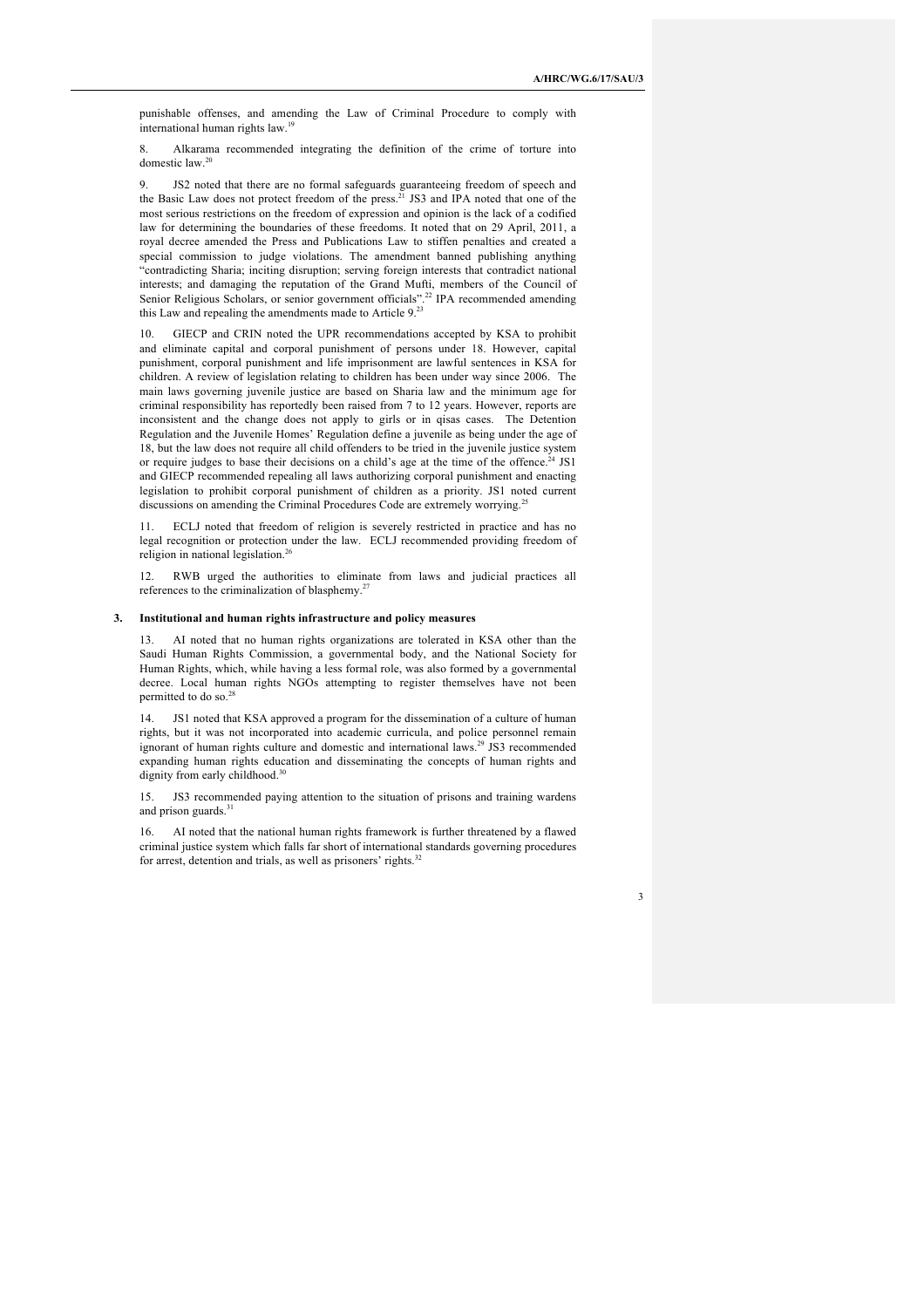# **B. Cooperation with human rights mechanisms**

## **1. Cooperation with special procedures**

17. JS1 noted that several requests made by UN Special Rapporteurs to visit the country were repeatedly denied. Cases of government reprisals against a number of HRDs for cooperating with the UN special human rights mechanisms are on the rise.<sup>33</sup>

### **2. Cooperation with the Office of the High Commissioner for Human Rights**

AI welcomed the June 2012 memorandum of understanding between KSA and OHCHR, but was concerned that authorities have not allowed any UN bodies or international human rights organizations to visit KSA in the past four years including AI.<sup>34</sup>

## **C. Implementation of international human rights obligations, taking into account applicable international humanitarian law**

### **1. Equality and non-discrimination**

19. JS4 noted that although the Basic Law specifies equality between Saudi citizens, equality between men and women is not respected in practice. Fatwa or religious edicts impact government treatment of women in public policies. In the absence of codification of regulatory laws and a written penal code, women's access to resources and services are subject to arbitrary religious opinions and outdated social norms.<sup>35</sup>

20. AI noted that women continue to face severe discrimination in law and practice and are inadequately protected against domestic and other gender-based violence. Women are required by law to obtain the permission of a male guardian before getting married, travelling, undergoing certain surgical interventions, and undertaking paid employment or enrolling in higher education. AI regretted that KSA had not implemented the 2008 recommendations of CEDAW.<sup>36</sup> AI, JS1, ECLJ and HRW noted that no effective legal and practical measures have been put in place to criminalize violence against women.<sup>37</sup> HRW stated the government failed to enact the 2011 draft law to combat violence against women and children. The absence of codified legislation regulating shelters for women creates further risks for survivors of family violence and difficulties in accessing adequate protection or redress mechanisms.<sup>38</sup> AI called on KSA to establish equality before the law for all and provide equal citizenship rights between men and women; provide and protect women's rights to freedom of movement, education, employment, marriage, and redress for family violence.<sup>3</sup>

21. JS3 and HRW noted that KSA failed to demonstrate any progress on abolishing the male guardianship system and recommended its elimination.<sup>40</sup> HRW urged KSA to promulgate the dismantling of the legal guardianship system for adult women and approve legislation that provides clear protection and redress mechanisms for women facing domestic violence.<sup>4</sup>

22. JS2 noted that women HRDs also face severe restrictions on freedom of movement and on their ability to work and conduct business independently.<sup>42</sup>

23. ECLJ and HRW noted foreign women in particular, are harassed by the *mutawwain* for failure to observe dress codes. 43

24. JS4 and HRW noted that women lawyers cannot apply for a license despite an amendment allowing them to practice. They were granted the right to obtain a license but it is unclear whether the decision has been implemented.<sup>44</sup>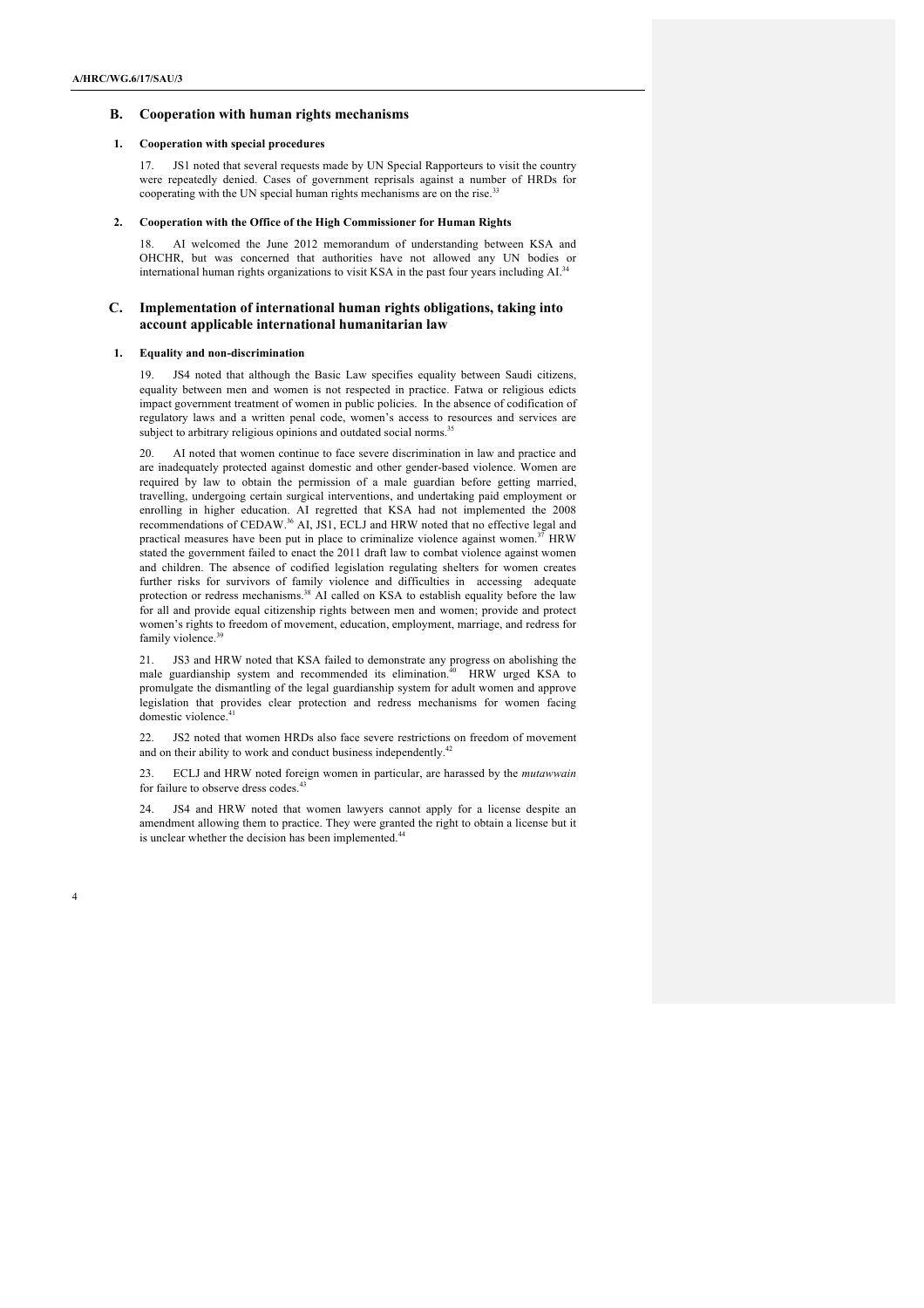### **2 Right to life, liberty and security of the person**

25. AI regretted that KSA rejected recommendations to establish a moratorium on the death penalty or restrict its scope in line with international minimum standards; to abolish corporal punishment and the application of torture and other cruel, inhuman or degrading treatment, such as flogging, amputations and eye-gouging in accordance with international human rights treaties to which it is a party; and to end the practice of incarceration and mistreatment. 45

26. HRW urged the ending of all forms of the death penalty and judicially sanctioned corporal punishment.<sup>46</sup> AI reported that the average number of executions has increased every year and rates are feared to be higher than declared, as reports of secret executions have recently emerged. The death penalty is imposed on a range of non-violent offences such as drug smuggling, as well as "offences" such as apostasy. The death penalty is disproportionately applied to foreigners and to foreigners' children for crimes committed when less than 18.<sup>47</sup> AI called on the government to declare a moratorium on executions and to review all cases of prisoners under death sentences with the aim of commuting their sentences or offering them a new and fair trial without resorting to the death penalty.<sup>48</sup>

27. CRIN and JS3 noted that persons convicted of offences committed under the age of 18 may lawfully be sentenced to death.<sup>49</sup> HRW noted that KSA is one of three countries in the world continuing to use the juvenile death penalty.<sup>50</sup> CRIN, HRW and AI recommended abolishing the death penalty for anyone under the age of 18 at the time of their alleged offence. <sup>51</sup> CRIN and JS3 urged for the prohibition of death sentences, corporal punishment and life imprisonment, and raising the minimum age of criminal responsibility.

28. JS1 noted that during demonstrations in the Eastern Province of KSA, security forces used live ammunition against peaceful demonstrators, reportedly killing at least 15 people on 23 November 2011.<sup>53</sup>

29. JS1 and AI noted that torture and ill-treatment during detention and interrogation are also common.<sup>54</sup> JS1 noted this particularly in the General Investigation Directorate (GID) offices.<sup>55</sup> JS2 urged the authorities to ensure that all reports of torture in detention are fully investigated by an independent court.<sup>56</sup> HRW documented numerous examples of law enforcement officials subjecting suspects to torture and ill-treatment, including prolonged solitary confinement.<sup>57</sup> JS3, AI and RWB called on the government to immediately release all prisoners of conscience who participated in peaceful assemblies and associations and to charge all other detainees with a recognizable criminal offence according to international law or release them.<sup>58</sup>

30. AI noted that corporal punishment is used extensively despite KSA being a state party to CAT and called for its prohibition.<sup>5</sup>

31. CRIN noted that corporal punishment (amputation and flogging) is lawful as a sentence and flogging is mandatory for a number of offences (hadd), and under the Juvenile Justice Act 1975, young persons under 18 may be sentenced to corporal punishment.<sup>60</sup> GIECP noted that corporal punishment of children is lawful at home, schools, alternative care settings and the penal system, despite the KSA accepting to prohibit it during the UPR. It also noted that despite government circulars there is no explicit prohibition in legislation. The Imprisonment and Detention Law 1978 provides for flogging as a punishment for violations of internal regulations.<sup>6</sup>

32. AI noted that security forces continue to practice arbitrary and incommunicado detention of Saudis and foreign nationals with impunity; many Saudis are detained solely for peacefully exercising their rights to freedom of expression, association and assembly, including for criticizing government policies.<sup>62</sup>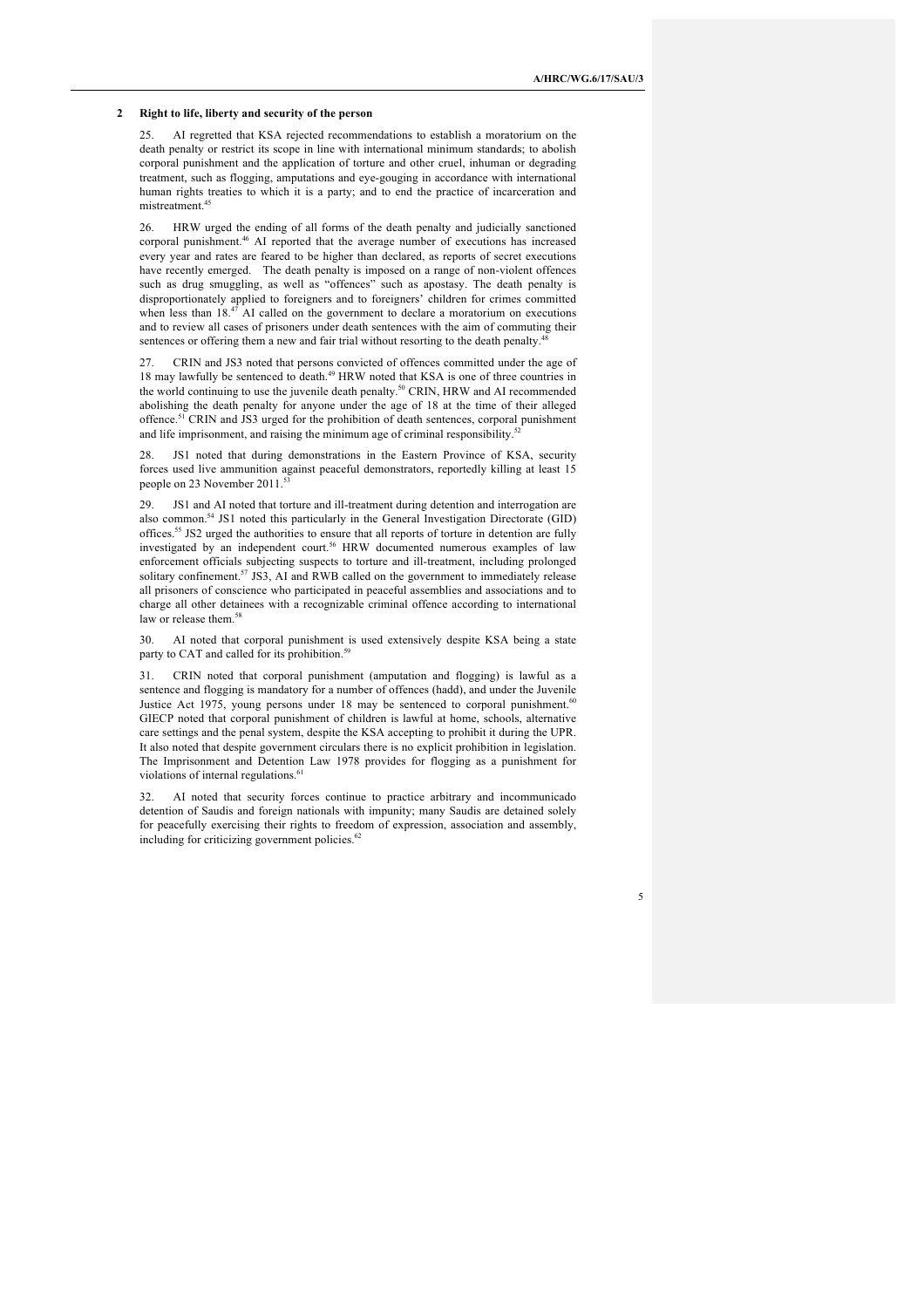33. Alkarama and HRW noted thousands of cases of arbitrary detention in recent years, including of individuals who peacefully criticised government policy.<sup>63</sup>

34. JS4 recommended enacting a law and a national strategy on combating violence against women to protect deter abusers and creating a registry of cases.<sup>64</sup> JS4 noted that no effective mechanism to prevent domestic violence has been implemented and the Protection from Harm Act has not been enacted. Violence against girls and women continues to rise without effective strategies to combat it. Victims' access to help can be limited by the driving ban, inability to leave residence, unresponsive social care workers or police personnel.<sup>6</sup>

# **3. Administration of justice, including impunity, and the rule of law**

35. AI and Alkarama called on the government to implement without delay the accepted UPR recommendations concerning judicial reform. <sup>66</sup> JS1 noted that the King as the ultimate arbiter of all branches of the State undermines judicial independence. In January 2013, the King issued a Royal Decree dismissing all judges of the Supreme Court and appointing new judges, in addition to dissolving and reconstituting the Supreme Judicial Council. Moreover JS1 noted that court verdicts are implemented on a selective basis.<sup>67</sup>

36. JS1 and JS3 noted that Public Prosecution of the Specialized Criminal Court lacks independence and is subordinate to the Minister of Interior; defendants are tried after years of detention and in proceedings that violate the right to a fair trial.<sup>68</sup>

Alkarama noted that the legal system places undue importance on confessions extracted under torture as sole evidence in prosecution, despite numerous reported cases of torture, and recommended effective implementation of all provisions of the CAT without exceptions.<sup>69</sup> JS3 noted that Shari'a, as interpreted in the country, prohibits judges from accepting confessions obtained under duress. However, cruel, inhuman, and degrading punishments such as flogging are mandatory for some offenses.<sup>7</sup>

38. JS1 noted that basic rights continue to be severely undermined in practice and in judges' rulings, as judges' opinions often do not recognize basic human rights such as freedom of opinion and expression and the right to peaceful assembly. Judges graduate from the College of Islamic Law and the High Judicial Institute; at neither place do they receive proper introduction to universal human rights or basic civil and political rights.<sup>7</sup>

39. HRW noted that detainees routinely faced systematic violations of due process and fair trial rights.<sup>72</sup> JS1 noted that non-implementation of the Code of Criminal Procedure results in defendants being denied attorneys during questioning or trial. In practice, there is no entity to consider appeals or complaints about the legality of detention.73 HRW made similar observations and noted that the authorities often do not inform individuals of the crime of which they are accused or the evidence supporting the accusation. They are often unable to examine witnesses or evidence and present a legal defense.<sup>74</sup>

40. JS2 urged the authorities to ensure that pre-trial detention is only used exceptionally, in accordance with international human rights standards, and time limits as prescribed by domestic legislation are strictly adhered to.

41. AI stated that the authorities generally fail to abide by international standards for fair trial and safeguards for defendants in capital cases of foreign nationals with no knowledge of Arabic, and are often denied adequate interpretation facilities. Court hearings are often held behind closed doors<sup>7</sup>

42. HRW urged the Bureau of Investigation and Public Prosecutions to investigate all abuses committed by security forces, including allegations of torture and ill-treatment and allegations of excessive use of force against demonstrators.<sup>7</sup>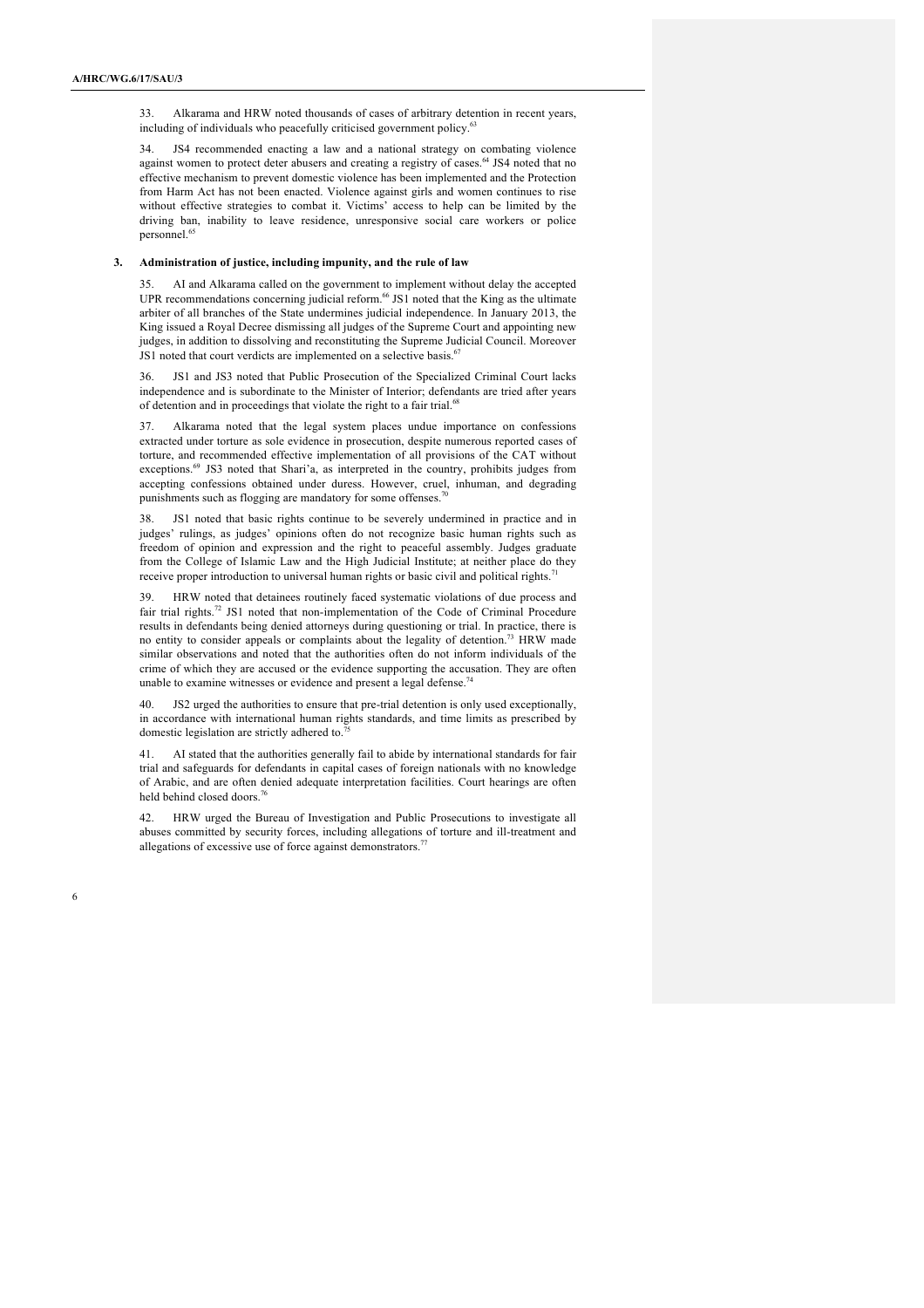43. JS1 noted that investigations related to the GID are conducted by police officers in violation of the law which stipulates that the Public Prosecution is the investigating body. Prisons run by the GID are not subject to judicial oversight and inspection. Although the Code of Criminal Procedure and the Public Prosecution law give the prosecution authority of prisons in general, in practice the Public Prosecution has yet to exercise its authority, under the pretext that it does not have the personnel necessary to perform the task. JS1also noted that many complaints submitted to the Public Prosecution from prison inmates, even those regarding death under torture, go uninvestigated and victims' families are not provided with medical reports.<sup>78</sup>

44. JS4 noted that there are major obstacles for women seeking access to justice as police officers often hesitate or refuse to accept complaints from women without their guardians. JS4 recommended revoking institutionalized guardianship as a prerequisite for women's access to identification, documentation, education, health, work, or other services. JS4 recommended that the Ministry of Social Affairs and the Ministry of Interior collaborate to release women who finished their sentences and victims of domestic abuse into safe transit accommodation. 79

45. GIECP noted that the law does not require all child offenders to be tried in the juvenile justice system or require judges to base their decisions on age at the time of the offence, under the Juvenile Justice Act 1975.<sup>80</sup> HRW urged that children are only detained as a last resort, and for the shortest possible time.<sup>81</sup>

#### **4. Right to privacy, marriage and family life**

46. AI noted that discriminatory laws relating to marriage and divorce cause some women to remain trapped in violent and abusive relationships. Women are required by law to obtain the permission of a male guardian before marriage. $82$  JS4 noted that the practice of Lea'an (religious annulment of marriage when a man doubts the paternity of his child) remains prevalent in certain areas of KSA. It also noted that forced marriages are unregulated and difficult to annul. Under-age marriage can be difficult to annul in the absence of media or other public interventions.<sup>83</sup>

47. JS4 noted that unilateral divorce by husbands is widely practiced and not regulated by law. The practice of Khulu, when a woman leaves a marriage on condition that she renounces her dowry and all financial support is enforced excessively. A special fund has been allocated by the government to help women who cannot pay to leave their husbands.<sup>84</sup> Judges often rule in favor of guardians even when women are asking for their basic rights in cases of the crime of "disobedience".<sup>85</sup>

48. JS4 and AI noted that Saudi women with foreign spouses, unlike their male counterparts, cannot confer their nationality on their children. <sup>86</sup> JS4 considered the amendment to the Saudi Nationality Act of 2012 maintains discrimination and recommended the codification of personal status codes as a priority to grant women equal status in marriage and the family.<sup>8</sup>

#### **5. Freedom of movement**

49. JS2, JS3 and AI noted that travel bans against HRDs remains widespread and imposed by courts.<sup>88</sup> JS2 called for lifting the bans and cessation of their use.<sup>89</sup> IPA and JS3 recommended removal of political obstacles to freedom of movement of HRDs and representatives of international trade associations.<sup>90</sup>

AI noted that women continue to be prohibited from driving, scores of women took to the roads and some were arrested and released without charge after pledging not to drive again.91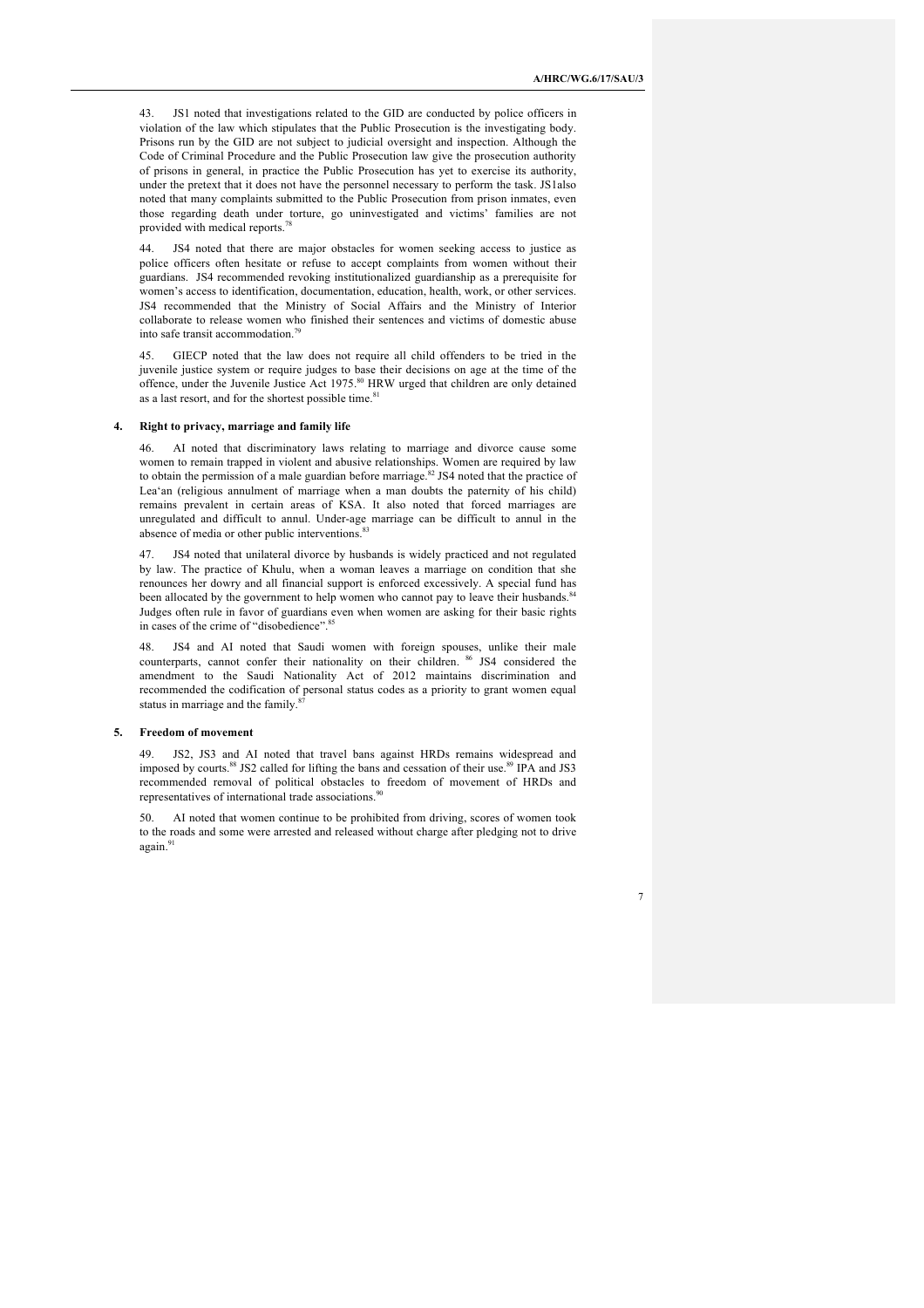### **6. Freedom of religion or belief, expression, association and peaceful assembly, and right to participate in public and political life**

51. ECLJ noted there is no separation of religion and the state. Religious minorities are not allowed to publicly profess or practice their faith and experience discrimination, harassment, detention, and if non-citizens, deportation. Blasphemy, apostasy, and proselytizing by non-Muslims are punishable by death. During 2011, non-Muslims were detained and harassed for engaging in private religious worship.<sup>92</sup> HRW noted the judicial system has also been used to prosecute individuals for expressing their religious views. It called on the the government to publicly and officially rebut hate speech against other religious or ethnic minorities and to set up a national human rights institution, as recommended by CERD.<sup>93</sup>

52. ECLJ noted that impunity exists for those committing violent acts against religious minorities and called for measures to ensure freedom of expression and religion.<sup>94</sup>

53. JS2, JS1, and HRW were concerned that the government failed to enact a Law of Association and had prohibited all forms of peaceful political association or opposition, such as political parties, and punished those advocating the establishment of such associations with imprisonment.<sup>95</sup> JS4 noted that to date, activists and concerned citizens are not allowed to establish independent civil society organizations and recommended allowing them to practice freely and independently.<sup>9</sup>

54. JS1 noted the restrictive policy against peaceful assemblies and demonstrations had widened following widespread protests in several areas of KSA in 2011.<sup>97</sup> Alkarama observed that rights of peaceful assembly and association are not recognized. Political parties and unions are banned and the media are not free. It reported that public assemblies remain illegal and religious authorities have issued a fatwa prohibiting all demonstrations at the request of the Ministry of the Interior. It recommended immediate and unconditional release of persons detained for exercising their rights to peaceful assembly, association and expression. 98

55. JS2, JS1, and HRW noted that trials and detention of human rights activists have increased, in addition to arrests of prominent academics, journalists, and lawyers. Family members of HRDs are also targeted and subjected to intimidation and harassment. HRDs, democracy activists and critical voices rely on the Internet for their work and have been arrested for criticising the regime online.<sup>99</sup>

56. JS1 noted that a particular rise in violations targeting HRDs and rights organizations in the Kingdom was witnessed in 2011 and  $2012^{100}$  JS1 and JS2 noted the reprisals against HRDs for engaging with international organizations, including UN human rights mechanisms.<sup>101</sup> JS2 stated HRDs have been denied bail and held in prolonged pre-trial detention, reportedly being subjected to torture while in detention.<sup>102</sup>

57. JS2 called on the authorities to drop charges currently pending against HRDs, and to review of domestic legislation in line with universally recognised rights to freedom of expression, association and assembly; ensure that HRDs are not victims of reprisals for legitimate engagements; guarantee the right of women HRDs to engage in human rights work, and take measures to ensure their protection before the law and in society.<sup>103</sup> IPA recommended the release of human rights activists arrested solely for exercising their right to freedom of expression. $10$ 

58. RWB acknowledged tentative reforms introduced in 2005, but noted that in the last few years the government has enforced harsh censorship through the use of extended filtering bolstered by repressive legislation and widespread online surveillance. More than 400,000 websites were officially blocked as a result of the special government commission to filter the Internet. Bloggers voicing criticism are immediately accused of offending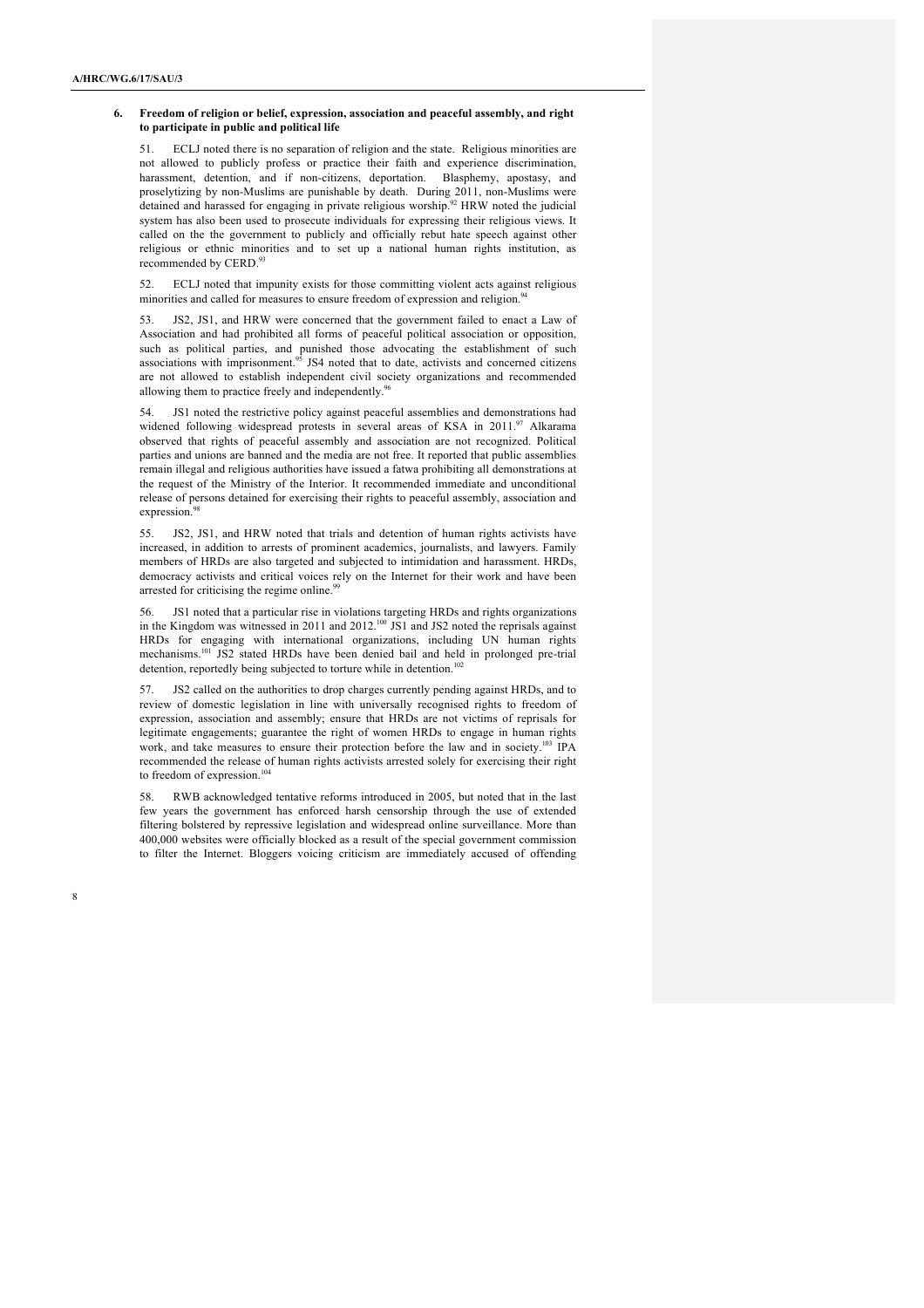morality. KSA is one of the 10 countries that RWB has identified as "Enemies of the Internet". <sup>105</sup>

59. JS2 noted increased use of Internet and online media by HRDs and online media activists has been met with the adoption of increasingly restrictive legislation. In July 2012, the Shura Council announced that it was drafting a law to punish individuals who criticise Islam through the use of blogs, Twitter and Facebook. Many websites are blocked for encouraging people to join civic campaigns and demonstrations or for providing politically sensitive information.<sup>106</sup> RWB urged the authorities to dispense with all legislative and technical mechanisms for Internet surveillance, including prior registration of websites with the Ministry of Culture and Information and disproportionate penalties.<sup>107</sup>

JS1and JS2 noted that additional restrictions have been imposed by various laws, such as the Press and Publications Law and the Anti-Cyber Crimes Law. The authorities severely restrict the issuance of newspapers and other media and closely monitor and censor local media. Freedom of movement of foreign journalists is severely restricted, and they are often subject to surveillance.<sup>108</sup>

61. HRW noted since 2008, despite efforts expanding women's political participation, little has been done to abolish legislation and practices preventing them from participating fully in society on an equal basis with men.<sup>109</sup> JS4, JS1, ECLJ and HRW noted that although recommendations 17, 18, 19 and 20 had been accepted during the 2009 UPR, little has been done to genuinely implement them.<sup>110</sup> JS1 noted the positive step with the two royal decrees in 2013 amending the Consultative Council's law, granting women thirty seats on the Council and stipulating at least 20% women's representation at the Council and recommended an increase in access to decision-making positions, in all public positions.<sup>111</sup>

#### **7. Right to work and to just and favourable conditions of work**

62. HRW noted the adoption of legislative reforms expanding women's rights in the workforce by allowing them to work in limited areas such as clothing stores. While such reforms represent important steps forward, their efficacy is limited by the male guardianship system.<sup>112</sup>

63. JS3 recommended setting a framework for preventing sexual abuse of female domestic workers and to design a suitable mechanism for migrant workers to protect them from abuse by employers.<sup>113</sup>

## **8. Right to social security and to an adequate standard of living**

64. JS4 noted that employment rate of Saudi women is among the lowest in the world. In 2012, the Ministry of Labor issued a financial aid program for the unemployed youth; women represented 86% of applicants, approximately 60% from among disabled citizens were females, most were high school graduates. Limits to active economic participation of women include gender-segregation enforcement, the driving ban, and the requirement of guardian permission. The religious police issued conditions to regulate women's access to work in retaliation. The ban on driving, in particular in the absence of safe and reliable public transportation, continues to limit the autonomy of women. Although the Ministry of Trade has removed the mandate of male representative or male-manager for Saudi business women, many governmental agencies remain inaccessible to women without a malerepresentative. While the Ministry of Labor has revoked the requirement of the permission of a guardian for women to apply for jobs, several employers still require women applicants to provide guardian consent.<sup>1</sup>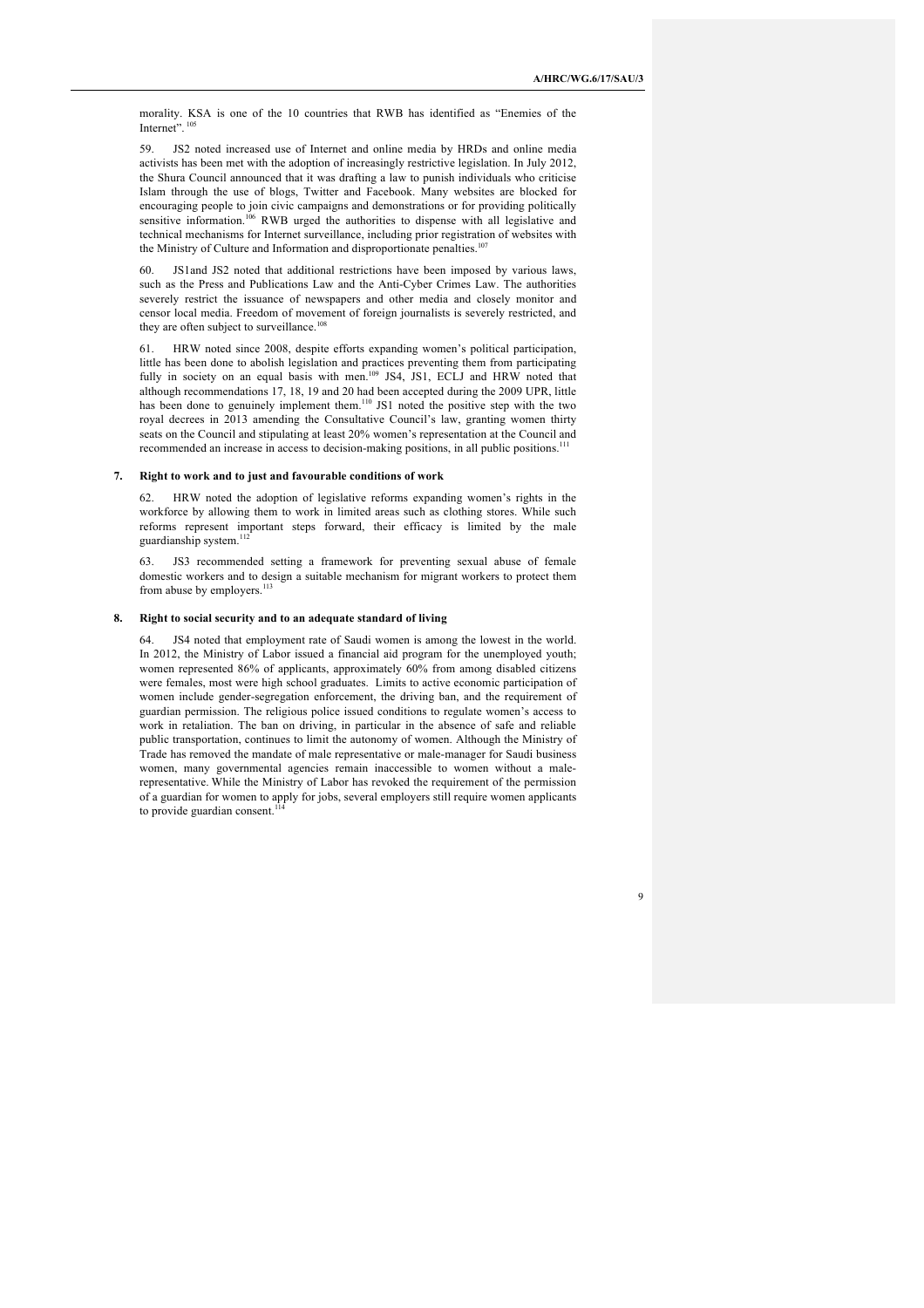### **9. Right to education**

65. JS4 noted that the Basic Law provides for the government's responsibility in educating citizens without discrimination but the permission of the guardian is required to enroll in education. Fathers who either refuse or neglect to enroll children are not punishable by law. Mothers cannot obtain official documentation for children as fathers do. Women's application for scholarships abroad is subject to consent and accompaniment of guardians. Physical education for girls is still prohibited in schools, despite the positive approval to include two women in the London 2012 Olympics. The Ministry of Education has issued a directive to all schools to obtain pre-authorization permission from guardians in order to provide medical assistance in emergencies.<sup>115</sup>

66. JS4 stated that promotion of human rights education in all curriculum levels has not been implemented. On the contrary, speakers at a major government-led conference in 2012 on women's rights were predominantly religious male scholars who emphasized the concept of guardianship and gender segregation.<sup>116</sup>

### **10. Minorities and indigenous peoples**

67. JS1 noted that in 2011 and 2012, minorities witnessed a major crackdown against several protests calling for the realization of rights and freedoms in Shia dominated areas in the Kingdom. The Shia, Ismaili and other religious minorities, constituting about 15 per cent of the population, continue to face systematic state-led discrimination. Citizens belonging to religious minorities are prohibited from enrolment in security sectors, academia, as well as in political offices. Shia clerics are not appointed to the courts.<sup>117</sup> JS1 noted the failure to protect the rights of more than five million migrant workers of different faiths residing in the Kingdom. $11$ 

68. STP and AI noted that since February 2011, hundreds of members of the minority Shi'a community have been arrested and detained on suspicion of taking part in or supporting demonstrations in the Eastern Province or of expressing views critical of the state; at least a dozen protesters have reportedly been shot dead and others injured. It called on the government to end discrimination, intimidation, harassment and detention without charge or trial of members of the Shi'a community and to uphold their right to peaceful assembly.<sup>119</sup> STP noted religious minorities are systematically discriminated in several areas of society like education. STP recommended the release of all Shiite political detainees; investigation of accusations of torture in prisons; building mosques and allowing religious minorities to practice religion freely.<sup>12</sup>

### **11. Migrants, refugees and asylum-seekers**

69. AI noted that migrant workers, a third of the population, are inadequately protected by labour laws and vulnerable to exploitation and abuse by employers; women domestic workers are at particular risk of sexual violence and other abuses.<sup>121</sup> AI called on the government to reform national labour laws so that migrant workers have adequate protection against abuses by employers and the state.<sup>122</sup>

70. HRW documented multiple abuses facing some laborers, including non-payment of wages, excess working hours, and poor living conditions. The restrictive *kafala* (sponsorship) system, which ties migrant workers employment visas to their employers, fuels exploitation and abuse. Workers were unable to escape from abusive conditions or to return home after completion of their contracts because of denial of permission from the employer to leave the country.<sup>123</sup> JS3, JS4 and HRW recommended abolishing the *kafala* system; extending labor protections to domestic and agricultural workers.<sup>124</sup>

71. JS4 noted that migrant workers are at higher risk of unlawful imprisonment due to lack of knowledge of local norms and laws and communication barriers.<sup>125</sup> JS4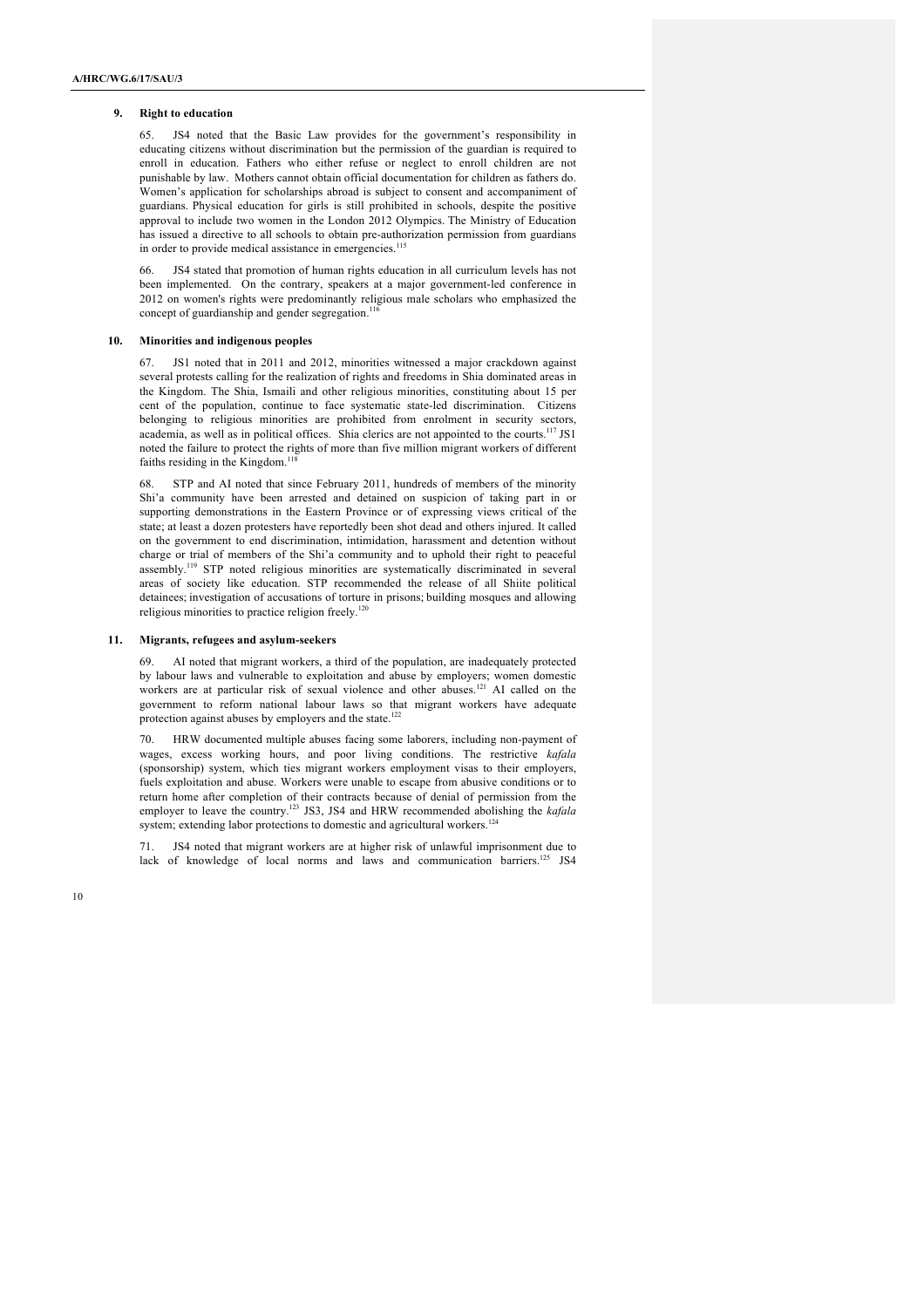recommended improving the access of women migrant workers to meaningful redress mechanisms. 126

### **12. Human rights and counter-terrorism**

72. RWB stated that the struggle against terrorism and regional political unrest are still used as a pretext to restrict basic freedoms.<sup>12</sup>

73. The use of special courts under the Minister of the Interior also continues to concern Alkarama. <sup>128</sup> AI, HRW, JS1 and JS3 noted that these courts established to hear terrorism cases is characterized by secrecy and ambiguity. It is essentially an emergency court in which defendants are tried after years of detention.<sup>129</sup>

*Notes*

<sup>1</sup> The stakeholders listed below have contributed information for this summary; the full texts of all original submissions are available at: www.ohchr.org.  $C$ *ivil* 

| Civil society   |                                                                                                   |
|-----------------|---------------------------------------------------------------------------------------------------|
| AI              | Amnesty International, London, (UK);                                                              |
| Alkarama        | Alkarama, Geneva, (Switzerland);                                                                  |
| <b>CRIN</b>     | Child Rights International Network, London, (UK);                                                 |
| ECLJ            | European Centre for Law and Justice, Strasburg, (France);                                         |
| <b>GIECP</b>    | Global Initiative to End All Corporal Punishment of Children,                                     |
|                 | London, $(UK);$                                                                                   |
| <b>HRW</b>      | Human Rights Watch, New York (USA);                                                               |
| <b>IPA</b>      | International Publishers Association, Geneva, (Switzerland);                                      |
| <b>RWB</b>      | Reporters Without Borders, Geneva, (Switzerland);                                                 |
| <b>STP</b>      | Society for Threatened Peoples, Göttingen, (Germany);                                             |
| JS1             | Joint submission No. 1 by a coalition of regional and national human                              |
|                 | rights Non-Governmental Organizations (NGOs) of the Cairo Institute                               |
|                 | for Human Rights Studies (CIHRS), Cairo (Egypt), Adala Center for                                 |
|                 | Human Rights, Saudi Arabia and the Association for Civil and                                      |
|                 | Political Rights in Saudi Arabia (ACPRA);                                                         |
| JS <sub>2</sub> | Joint submission No. 2 by Front Line Defenders Dublin, (Ireland) and                              |
|                 | the Adala Center for Human Rights, (Saudi Arabia);                                                |
| JS3             | Organization for Defending Victims of Violence (ODVV), and                                        |
|                 | Institute of the World Horizons Landscape (Global horizon Institute)                              |
|                 | Tehran, Iran;                                                                                     |
| JS4             | Joint submission No. 4 by Al-Adala Center for Human Rights, and                                   |
|                 | International Federation for Human Rights (FIDH), Paris (France);                                 |
|                 | and the Coalition for Equality without Reservation, Saudi Arabia,                                 |
|                 | Geneva, (Switzerland).                                                                            |
|                 | The following abbreviations have been used for this document: The International Covenant on Civil |

and Political Rights (ICCPR), the International Covenant on Economic, Social, and Cultural Rights (ICESCR), the International Convention on the Protection of the Rights of All Migrant Workers and Members of Their Families (ICRMW), the International Convention for the Protection of all Persons from Enforced Disappearance (CPED), the Optional Protocols of the Convention Against Torture (OP-CAT), the Convention on the Elimination of All Forms of Discrimination against Women (CEDAW) and the Optional Protocol of the Convention on the Elimination of All Forms of Discrimination Against Women (OP-CEDAW), the Convention on the Rights of the Child (CRC),

and the International Convention on the Elimination of all Forms of Racial Discrimination (CERD). <sup>3</sup> Joint submission of Cairo Institute for Human Rights (CIHRS), Adala Center for Human Rights and Saudi Arabia Association for Civil and Political Rights in Saudi Arabia (ACPRA) (JS1), p. 2.

4 Amnesty International (AI), p. 1.

<sup>5</sup> Joint submission No. 2 (JS2) by Front Line Defenders and the Adala Center, p. 5.

 $6$  Alkarama, p. 5.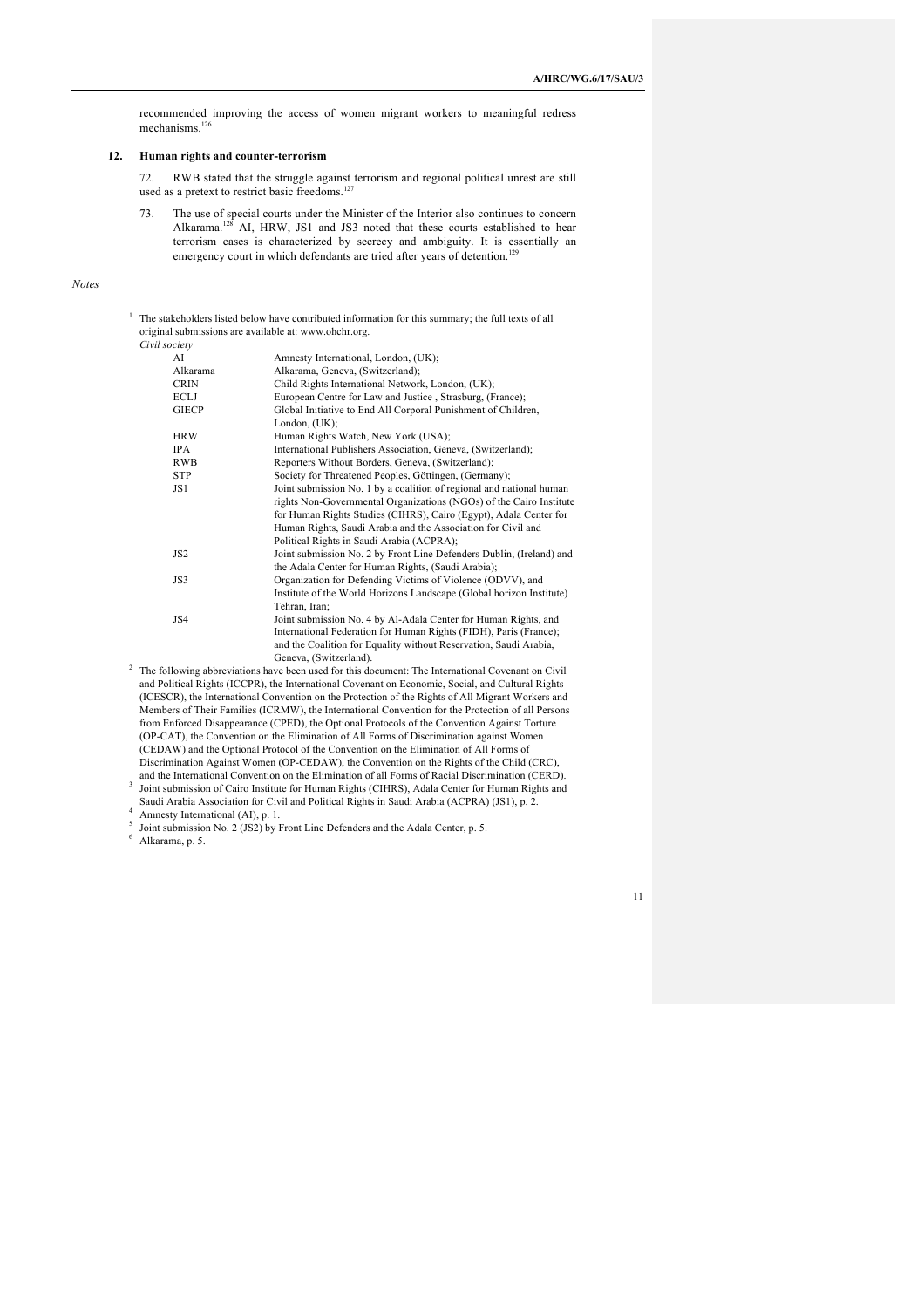- <sup>7</sup> International Publishers Association, p.4.
- <sup>8</sup> Amnesty International (AI), p. 1, 4.
- Amnesty International (AI), p. 1, 2.
- <sup>10</sup> Amnesty International (AI), p. 1.
- <sup>11</sup> Joint submission of Cairo Institute for Human Rights (CIHRS), Adala Center for Human Rights and Saudi Arabia Association for Civil and Political Rights in Saudi Arabia (ACPRA) (JS1), p. 2 and International Publishers Association, p.1.
- <sup>12</sup> European Centre for Law and Justice (ECLJ), p.1.
- <sup>13</sup> Joint submission No. 4 by Al-Adala Center for Human Rights, International Federation for Human Rights (FIDH) and the Coalition for Equality without Reservation (JS4), p 6.
- <sup>14</sup> Joint submission of Cairo Institute for Human Rights (CIHRS), Adala Center for Human Rights and Saudi Arabia Association for Civil and Political Rights in Saudi Arabia (ACPRA) (JS1), p. 2.
- <sup>15</sup> Organization for Defending Victims of Violence and Institute of the World Horizons Landscape, (JS3), p. 2,6 and Human Rights Watch (HRW), p. 2.
- 
- $16$  Alkarama, p. 1,2. See also Human Rights Watch (HRW), p. 2. 17 Alkarama, p. 1,2. See also Human Rights Watch (HRW), p. 2.
- <sup>18</sup> Human Rights Watch (HRW), p. 1.
- 
- <sup>19</sup> Human Rights Watch (HRW), p. 2 and Organization for Defending Victims of Violence and Institute of the World Horizons Landscape, (JS3), p. 2,6.
- $20$  Alkarama, p. 5.
- 21 Joint submission No. 2 (JS2) by Front Line Defenders and the Adala Center, p. 2.
- <sup>22</sup> Organization for Defending Victims of Violence and Institute of the World Horizons Landscape, (JS3), p. 2 and International Publishers Association, p.1, 4.
- $23$  International Publishers Association, p.1, 4.
- <sup>24</sup> Child Rights International Network (CRIN), p. 2 and Global Initiative to End All Corporal Punishment of Children, p. 2, 3. There are three types of offences – qisas (punished by retaliation), hadd (for which the prescribed penalty is mandatory), and ta'zir (for which the punishment is discretionary).
- <sup>25</sup> Joint submission of Cairo Institute for Human Rights (CIHRS), Adala Center for Human Rights and Saudi Arabia Association for Civil and Political Rights in Saudi Arabia (ACPRA) (JS1), p. 2, and Global Initiative to End All Corporal Punishment of Children, p. 1,2.
- <sup>26</sup> European Centre for Law and Justice (ECLJ), p.1.
- <sup>27</sup> Reporters Without Borders (RWB),p. 2.
- 28 Amnesty International (AI), p. 1, 2.
- <sup>29</sup> Joint submission of Cairo Institute for Human Rights (CIHRS), Adala Center for Human Rights and Saudi Arabia Association for Civil and Political Rights in Saudi Arabia (ACPRA) (JS1), p. 5. 30 Organization for Defending Victims of Violence and Institute of the World Horizons Landscape,
- (JS3), p. 6.
- <sup>31</sup> Organization for Defending Victims of Violence and Institute of the World Horizons Landscape, (JS3), p. 6.
- $32$  Amnesty International (AI), p. 1, 2.
- <sup>33</sup> Joint submission of Cairo Institute for Human Rights (CIHRS), Adala Center for Human Rights and Saudi Arabia Association for Civil and Political Rights in Saudi Arabia (ACPRA) (JS1), p. 2.
- <sup>34</sup> Amnesty International (AI), p. 1, 2.
- <sup>35</sup> Joint submission No. 4 by Al-Adala Center for Human Rights, International Federation for Human Rights (FIDH) and the Coalition for Equality without Reservation (JS4), p 2.
- <sup>36</sup> Amnesty International (AI), p. 1, 3.
- <sup>37</sup> Joint submission of Cairo Institute for Human Rights (CIHRS), Adala Center for Human Rights and Saudi Arabia Association for Civil and Political Rights in Saudi Arabia (ACPRA) (JS1), p. 11 and European Centre for Law and Justice (ECLJ), p. 2 and Amnesty International (AI), p. 5.
- <sup>38</sup> Human Rights Watch (HRW), p. 4.
- Amnesty International (AI), p. 5.
- <sup>40</sup> Organization for Defending Victims of Violence and Institute of the World Horizons Landscape, (JS3), p. 6 and Human Rights Watch (HRW), p. 4.
- <sup>41</sup> Human Rights Watch (HRW), p. 4.

12

 $\mathbf{I}$ 

<sup>42</sup> Joint submission No. 2 (JS2) by Front Line Defenders and the Adala Center, p. 4.

Niraj Dawadi 7/6/13 11:41 **Eliminato:**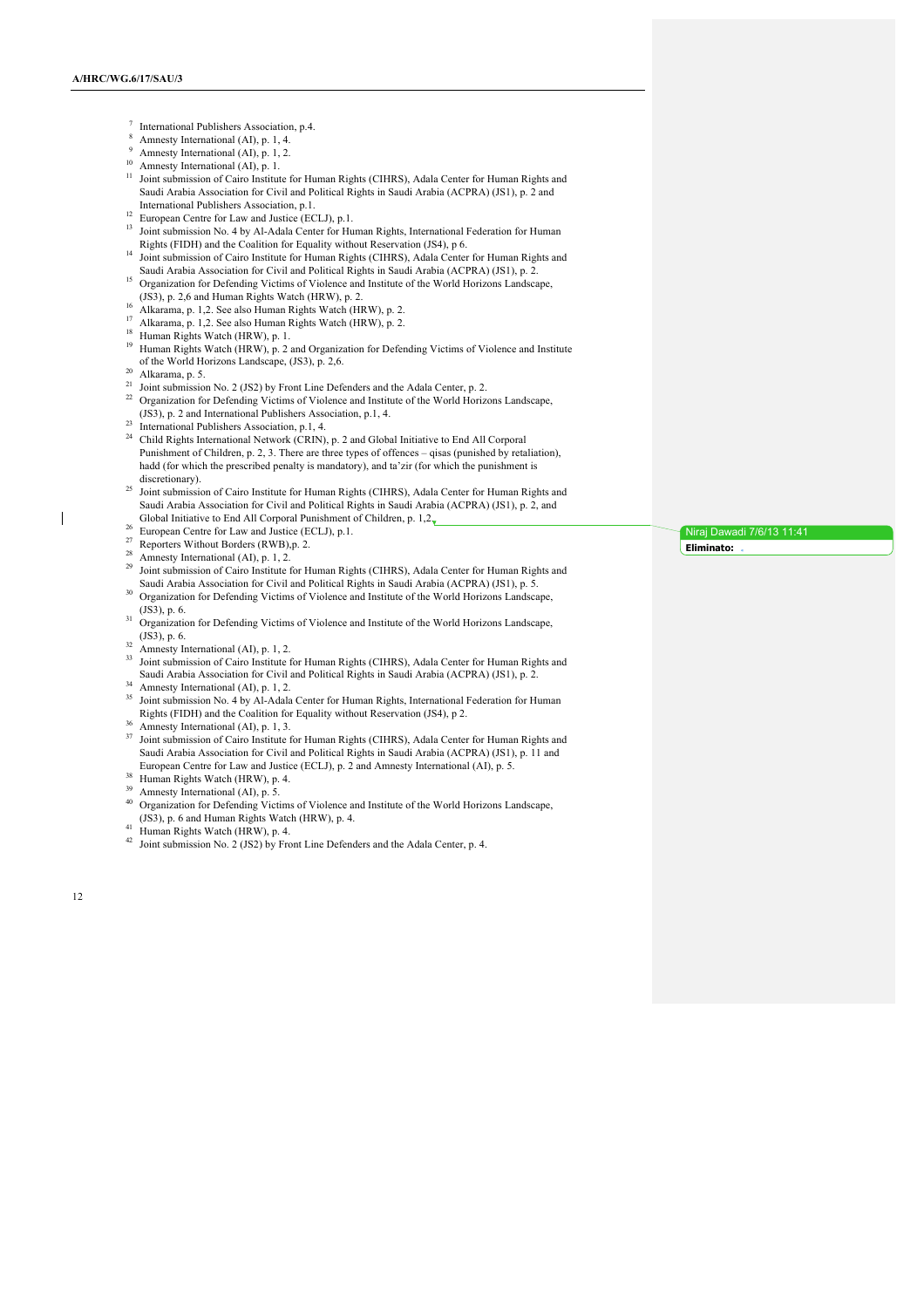<sup>43</sup> European Centre for Law and Justice (ECLJ), p. 2.

- Joint submission No. 4 by Al-Adala Center for Human Rights, International Federation for Human Rights (FIDH) and the Coalition for Equality without Reservation (JS4), p 5 and Human Rights Watch (HRW), p. 4.
- 45 Amnesty International (AI), p. 1, 4.
- <sup>46</sup> Human Rights Watch (HRW), p. 2 and Amnesty International (AI), p. 5.
- 47 Amnesty International (AI), p. 3.
- 48 Amnesty International (AI), p. 5.
- <sup>49</sup> Child Rights International Network (CRIN), p. 1, 5 and the Organization for Defending Victims of Violence and Institute of the World Horizons Landscape, (JS3), p. 6.
- <sup>50</sup> Human Rights Watch (HRW), p. 2.
- <sup>51</sup> Child Rights International Network (CRIN), p. 1, 5, Human Rights Watch (HRW), p. 2 and Amnesty International (AI), p. 5.
- $52$  Child Rights International Network (CRIN), p. 1, 5 and the Organization for Defending Victims of Violence and Institute of the World Horizons Landscape, (JS3), p. 6.
- <sup>53</sup> Joint submission of Cairo Institute for Human Rights (CIHRS), Adala Center for Human Rights and Saudi Arabia Association for Civil and Political Rights in Saudi Arabia (ACPRA) (JS1), p. 6.
- 54 Amnesty International (AI), p. 3, 5.
- <sup>55</sup> Joint submission of Cairo Institute for Human Rights (CIHRS), Adala Center for Human Rights and Saudi Arabia Association for Civil and Political Rights in Saudi Arabia (ACPRA) (JS1), p. 7.
- <sup>56</sup> Joint submission No. 2 (JS2) by Front Line Defenders and the Adala Center, p. 5.
- <sup>57</sup> Human Rights Watch (HRW), p. 2.
- <sup>58</sup> Organization for Defending Victims of Violence and Institute of the World Horizons Landscape, (JS3), p. 6, Amnesty International (AI), p. 3, 4 5, p. 4 and Reporters Without Borders (RWB),p. 3.  $59$  Amnesty International (AI), p. 5.
- <sup>60</sup> Child Rights International Network (CRIN), p. 2.
- <sup>61</sup> Global Initiative to End All Corporal Punishment of Children, p. 1, 2, 3.
- $62$  Amnesty International (AI), p. 2.
- <sup>63</sup> Human Rights Watch (HRW), p. 2.
- 
- <sup>64</sup> Joint submission No. 4 by Al-Adala Center for Human Rights, International Federation for Human Rights (FIDH) and the Coalition for Equality without Reservation (JS4), p 4, 6.
- <sup>65</sup> Joint submission No. 4 by Al-Adala Center for Human Rights, International Federation for Human Rights (FIDH) and the Coalition for Equality without Reservation (JS4), p 1, 4.
- $66$  Alkarama, p. 3 and Amnesty International (AI), p. 5.
- <sup>67</sup> Joint submission of Cairo Institute for Human Rights (CIHRS), Adala Center for Human Rights and Saudi Arabia Association for Civil and Political Rights in Saudi Arabia (ACPRA) (JS1), p. 3,4.
- <sup>68</sup> Joint submission of Cairo Institute for Human Rights (CIHRS), Adala Center for Human Rights and Saudi Arabia Association for Civil and Political Rights in Saudi Arabia (ACPRA) (JS1), p. 3, 4 and Organization for Defending Victims of Violence and Institute of the World Horizons Landscape, (JS3), p. 5.
- $69$  Alkarama, p. 3, 4 and 5.
- <sup>70</sup> Organization for Defending Victims of Violence and Institute of the World Horizons Landscape, (JS3), p. 5.
- <sup>71</sup> Joint submission of Cairo Institute for Human Rights (CIHRS), Adala Center for Human Rights and Saudi Arabia Association for Civil and Political Rights in Saudi Arabia (ACPRA) (JS1), p. 5.
- <sup>72</sup> Human Rights Watch (HRW), p. 1.
- <sup>73</sup> Joint submission of Cairo Institute for Human Rights (CIHRS), Adala Center for Human Rights and Saudi Arabia Association for Civil and Political Rights in Saudi Arabia (ACPRA) (JS1), p. 3.
- <sup>74</sup> Human Rights Watch (HRW), p. 2.
- <sup>75</sup> Joint submission No. 2 (JS2) by Front Line Defenders and the Adala Center, p. 5.
- <sup>76</sup> Amnesty International (AI), p. 2, 3.
- <sup>77</sup> Human Rights Watch (HRW), p. 2.
- <sup>78</sup> Joint submission of Cairo Institute for Human Rights (CIHRS), Adala Center for Human Rights and Saudi Arabia Association for Civil and Political Rights in Saudi Arabia (ACPRA) (JS1), p. 3, 6.
- <sup>79</sup> Joint submission No. 4 by Al-Adala Center for Human Rights, International Federation for Human Rights (FIDH) and the Coalition for Equality without Reservation (JS4), p. 5, 6.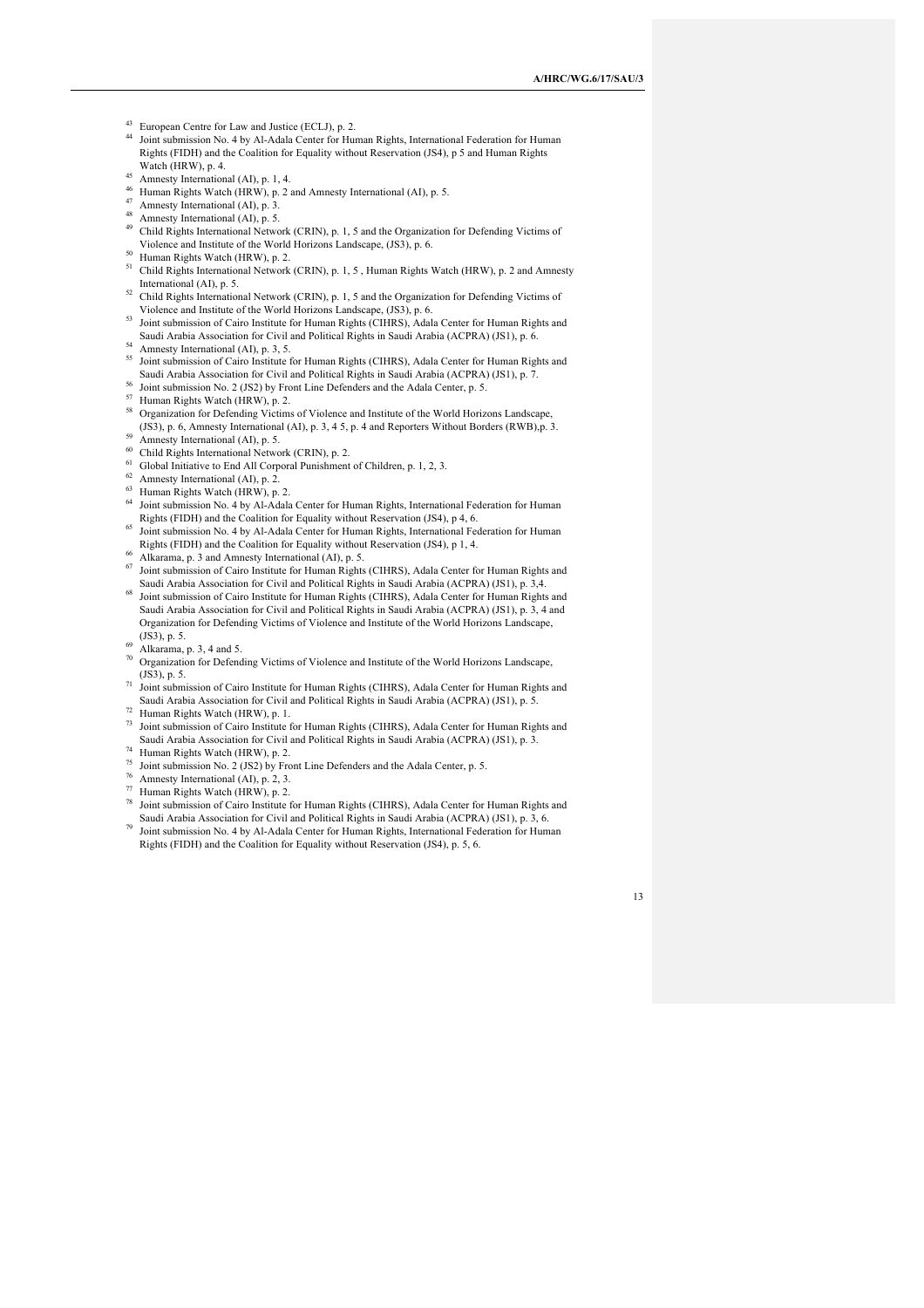- <sup>80</sup> Global Initiative to End All Corporal Punishment of Children, p. 2, 3.
- <sup>81</sup> Human Rights Watch (HRW), p. 2.
- 82 Amnesty International (AI), p. 1, 3.
- 83 Joint submission No. 4 by Al-Adala Center for Human Rights, International Federation for Human Rights (FIDH) and the Coalition for Equality without Reservation (JS4), p. 2, 5 and 6.
- <sup>84</sup> Joint submission No. 4 by Al-Adala Center for Human Rights, International Federation for Human Rights (FIDH) and the Coalition for Equality without Reservation (JS4), p 5.
- <sup>85</sup> Joint submission No. 4 by Al-Adala Center for Human Rights, International Federation for Human Rights (FIDH) and the Coalition for Equality without Reservation (JS4), p 5.
- Amnesty International (AI), p. 1, 3 and Joint submission No. 4 by Al-Adala Center for Human Rights, International Federation for Human Rights (FIDH) and the Coalition for Equality without Reservation  $(1S4)$ , p. 5, 6.
- $87$  Joint submission No. 4 by Al-Adala Center for Human Rights, International Federation for Human Rights (FIDH) and the Coalition for Equality without Reservation (JS4), p 5, 6.
- Joint submission No. 2 (JS2) by Front Line Defenders and the Adala Center, p. 3 and Amnesty International (AI), p. 2.
- $\frac{89}{20}$  Joint submission No. 2 (JS2) by Front Line Defenders and the Adala Center, p. 5.
- International Publishers Association, p.2, 3 and Organization for Defending Victims of Violence and Institute of the World Horizons Landscape, (JS3), p. 6.
- Amnesty International (AI), p. 4.
- $^{92}$  European Centre for Law and Justice (ECLJ), p. 2, 3 and 4.
- 93 Human Rights Watch (HRW), p. 3.
- <sup>94</sup> European Centre for Law and Justice (ECLJ), p. 5.
- <sup>95</sup> Joint submission No. 2 (JS2) by Front Line Defenders and the Adala Center, p. 2, 3, Human Rights Watch (HRW), p. 2 and Joint submission of Cairo Institute for Human Rights (CIHRS), Adala Center for Human Rights and Saudi Arabia Association for Civil and Political Rights in Saudi Arabia (ACPRA) (JS1), p. 9.
- <sup>96</sup> Joint submission No. 4 by Al-Adala Center for Human Rights, International Federation for Human Rights (FIDH) and the Coalition for Equality without Reservation (JS4), p 1.2 and 6.
- Joint submission of Cairo Institute for Human Rights (CIHRS), Adala Center for Human Rights and Saudi Arabia Association for Civil and Political Rights in Saudi Arabia (ACPRA) (JS1), p. 5,6. Alkarama, p. 3 and 4.
- Joint submission No. 2 (JS2) by Front Line Defenders and the Adala Center, p. 2, 3, Human Rights Watch (HRW), p. 2 and Joint submission of Cairo Institute for Human Rights (CIHRS), Adala Center for Human Rights and Saudi Arabia Association for Civil and Political Rights in Saudi Arabia
- (ACPRA) (JS1), p. 9. <sup>100</sup> Joint submission of Cairo Institute for Human Rights (CIHRS), Adala Center for Human Rights and Saudi Arabia Association for Civil and Political Rights in Saudi Arabia (ACPRA) (JS1), p. 9.
- 101 Joint submission of Cairo Institute for Human Rights (CIHRS), Adala Center for Human Rights and Saudi Arabia Association for Civil and Political Rights in Saudi Arabia (ACPRA) (JS1), p. 10 and Joint submission No. 2 (JS2) by Front Line Defenders and the Adala Center, p. 4.
- $102$  Joint submission No. 2 (JS2) by Front Line Defenders and the Adala Center, p. 4.
- <sup>103</sup> Joint submission No. 2 (JS2) by Front Line Defenders and the Adala Center, p. 5.
- <sup>104</sup> International Publishers Association, p.2, 3.
- <sup>105</sup> Reporters Without Borders (RWB),p. 1, 2.
- <sup>106</sup> Joint submission No. 2 (JS2) by Front Line Defenders and the Adala Center, p. 2.
- <sup>107</sup> Reporters Without Borders (RWB),p. 3.
- Joint submission of Cairo Institute for Human Rights (CIHRS), Adala Center for Human Rights and Saudi Arabia Association for Civil and Political Rights in Saudi Arabia (ACPRA) (JS1), p. 7 and 8 and Joint submission No. 2 (JS2) by Front Line Defenders and the Adala Center, p. 2.
- <sup>109</sup> Human Rights Watch (HRW), p. 4.
- <sup>110</sup> Joint submission of Cairo Institute for Human Rights (CIHRS), Adala Center for Human Rights and Saudi Arabia Association for Civil and Political Rights in Saudi Arabia (ACPRA) (JS1), p. 11, Human Rights Watch (HRW), p. 3 and European Centre for Law and Justice (ECLJ), p. 2.
- 111 Joint submission of Cairo Institute for Human Rights (CIHRS), Adala Center for Human Rights and Saudi Arabia Association for Civil and Political Rights in Saudi Arabia (ACPRA) (JS1), p. 11 and